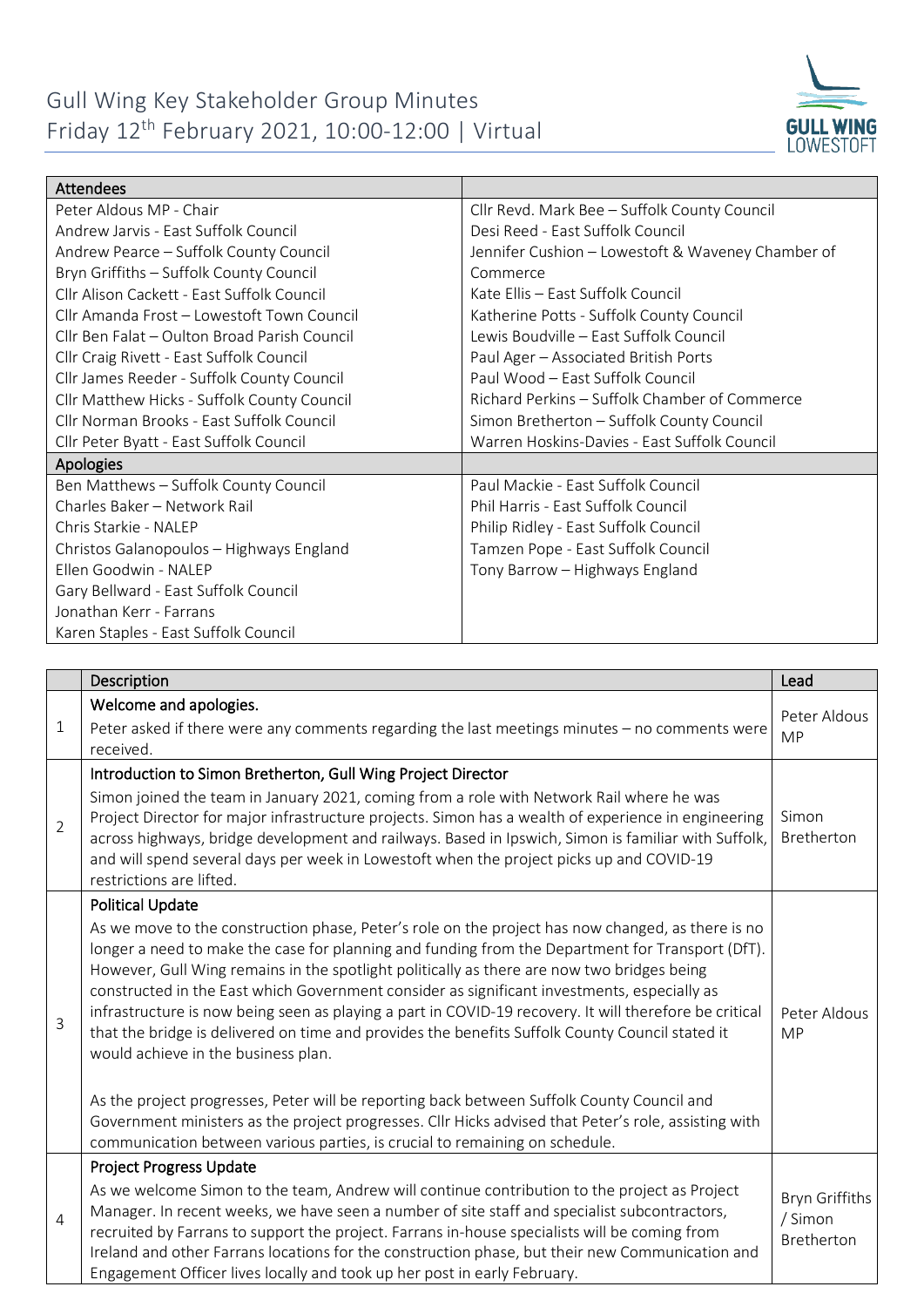|   | The project itself is picking up pace, with further planning now being undertaken and site access<br>and start of construction planned for the Spring, subject to the discharge of various Development<br>Consent Order (DCO) requirements. Current activities on site are trial-hole investigation works for<br>Anglian Water, there was a brief piece in the press regarding an associated temporary road closure<br>last week. Farrans and Suffolk County Council are currently finalising agreement of the works<br>programme. |                    |
|---|------------------------------------------------------------------------------------------------------------------------------------------------------------------------------------------------------------------------------------------------------------------------------------------------------------------------------------------------------------------------------------------------------------------------------------------------------------------------------------------------------------------------------------|--------------------|
|   | In terms of local benefits, Farrans are currently leasing office space at Riverside Business Centre,<br>before moving to a site office. Money is being spent locally with staff staying at local hotels, and a<br>Meet the Buyer event will take place in March to engage with local suppliers.                                                                                                                                                                                                                                    |                    |
|   | Project next steps                                                                                                                                                                                                                                                                                                                                                                                                                                                                                                                 |                    |
|   | Continue to Plan and Mobilise<br>$\bullet$                                                                                                                                                                                                                                                                                                                                                                                                                                                                                         |                    |
|   | Potential photocall event in the Spring.<br>٠                                                                                                                                                                                                                                                                                                                                                                                                                                                                                      |                    |
|   | Access to Land will be taken from Spring 2021<br>٠                                                                                                                                                                                                                                                                                                                                                                                                                                                                                 |                    |
|   | Utility Diversions and Enabling Works will start in Spring 2021<br>$\bullet$                                                                                                                                                                                                                                                                                                                                                                                                                                                       |                    |
|   | Detailed Traffic Management plans under detailed review<br>٠                                                                                                                                                                                                                                                                                                                                                                                                                                                                       |                    |
|   | Inevitably with such a big construction project, there will be some unavoidable disruption to local<br>traffic during the construction of the Gull Wing. However, we will communicate this information<br>locally in advance of each stage of the works. Peter noted that it takes very little for gridlock to<br>occur in Lowestoft and reiterated the importance of monitoring other works in the area (planned<br>or unplanned) that could cause additional disruption to try to mitigate this.                                 |                    |
|   | Throughout the construction phase, we will be monitoring the social values of the project such as<br>local employment and training.                                                                                                                                                                                                                                                                                                                                                                                                |                    |
|   | Communications                                                                                                                                                                                                                                                                                                                                                                                                                                                                                                                     |                    |
|   | Since the last meeting, a joint press release was issued at the beginning of February for both<br>Lowestoft and Great Yarmouth bridge projects to promote the investment in the region.                                                                                                                                                                                                                                                                                                                                            |                    |
|   | The County Council team is currently working on a communications and engagement strategy with<br>Farrans. The aim is that we will at all times be a "good neighbour", with regards to early<br>notification of works affecting residents, businesses and road networks                                                                                                                                                                                                                                                             |                    |
| 5 | In conjunction with Suffolk Chamber of Commerce, a Meet the Buyer event will be held on 3 <sup>rd</sup><br>March - details can be found on Suffolk Chamber of Commerce's website.                                                                                                                                                                                                                                                                                                                                                  | Katherine<br>Potts |
|   | The new website for the bridge is now available. Gull Wing Key Stakeholder minutes will also be<br>hosted on this site (www.gullwingbridge.co.uk)                                                                                                                                                                                                                                                                                                                                                                                  |                    |
|   | Suffolk County Council have been working with Farrans and local partners to ensure the social<br>benefits of the bridge are realised. During National Apprenticeship week (8 <sup>th</sup> -14 <sup>th</sup> February 2021),<br>Farrans delivered a webinar to East Coast College, a link to which can be found here: National<br>Apprenticeship Week 2021 - East Coast College                                                                                                                                                    |                    |
|   | <b>AOB</b><br>Cllr Frost wondered if Simon would be able to join a Lowestoft Town Council meeting to introduce<br>himself to the Council. Katherine noted that Simon will be presenting at the Lowestoft Annual<br>Assembly in March - this would include the Town councillors.                                                                                                                                                                                                                                                    |                    |
| 6 | Cllr Brooks noted that the travel time between Ipswich and Lowestoft brings up the need for<br>improvements on the A12 between the two towns, especially with the Gull Wing. Bryn noted that<br>Suffolk County Council Highways are currently consulting on improvements along the Woodbridge<br>and Martlesham sections of the A12 - information is available here: A12 improvements: A14<br>'Seven Hills' to A1152 Woods Lane consultation                                                                                       | All                |